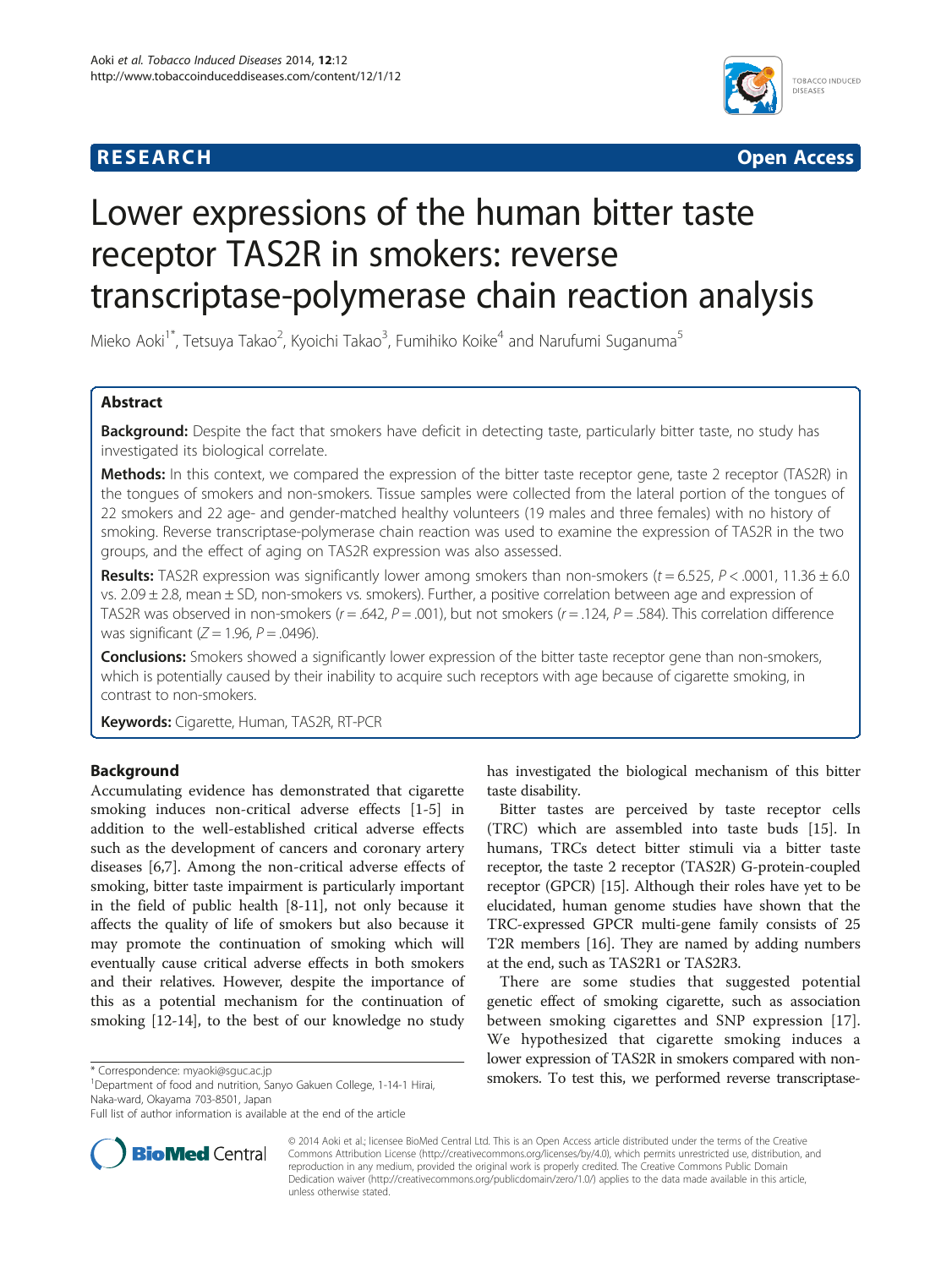polymerase chain reaction (RT-PCR) analysis of TAS2R expression in tongue tissue samples of both groups.

### Methods

# Participants and clinical evaluation

Twenty-two smokers (20 males and two females) with no history of taste disorders were recruited to participate in the study. They are mainly college students and acquaintances of the authors. The following information was obtained from each of these participants: age (years), smoking duration (years), and the number of cigarettes smoked per day; these data were also used to determine the Brinkman index, which is defined as the number of cigarettes smoked daily multiplied by the number of smoking years. Twenty-two age- and gender-matched healthy volunteers (19 males and three females) with no history of smoking were employed as controls. To avoid age-associated loss of expression, we excluded participants aged 65 years or over from both groups.

The ethics committee of Sanyo Gakuen College, Showa women's University and Medical school of Nihon University approved the current study. After a complete explanation of the study to the subjects, written informed consent was obtained from every participant.

### Sample collection

We adopted a scraping method to collect tissue samples for this study because it was difficult to perform an excisional biopsy in several cases. This scraping method is so minimally invasive that it is often used to collect tissue samples from the oral cavity. We considered it suitable as a tissuesampling method in the present study for the examination of taste receptor gene expression of the tongue. Thus, by scraping with plastic tube, we obtain the epithelium specimen from tip, dorsum and foliate papilla in the tongue. None of the participants had anything to eat or drink for at least 90 min before scraping the tongue surface. The specimens were vortexed with TRIzol Reagent (Invitrogen) of 0.5ml for 30 seconds. Then, upper aqueous phase was transferred carefully into fresh tube without disturbing the interphase and used as specimens of interest. The lower red phenol-chloroform phase was used for assessment of potential contamination of DNA. Specimens were refrigerated at temperature of -5°C for a night then -35°C for a few days before RT-PCR. Based on the instruction of TRIzol Reagent, all RNAs were purified from the specimen. To make sample to be suitable for RT-PCR, the pellet of total RNA was dissolved in DEPC-treated water of 10 μL. The concentration of total RNA in the sample was measured. The sample was stored at temperature of -80°C.

# Reverse transcriptase-polymerase chain reaction

RT-PCR was performed as previously described [\[18](#page-7-0)]. Briefly, the primer pairs (Table [1](#page-2-0)) were designed from 5'

sides and 3' sides of TAS2R genes. Using SuperScript III (Invitrogen, Carlsbad, CA, USA) and random primers (Invitrogen, Carlsbad, CA, USA), first strand cDNAs were reverse-transcribed from 0.65μg total RNA. The cDNA of 0.5μL was used as a template for PCR reaction. The PCR was performed with ExTaq (Takara Bio Inc., Shiga, Japan). The PCR amplification was started with a denaturation step at 95°C for 5min followed by 35 cycles consisting of denaturation (95°C for 30 sec), annealing (59°C for 30 sec) and extension (72°C for 60 sec). The oligonucleotides used for TAS2R amplification is shown in Table [1](#page-2-0). The sample was incubated for seven minutes at 72°C. After PCR reaction, the specimen was stored at 4°C. The length and amount of PCR product was analyzed using 2100 Agilent Bioanalyzer (Agilent Technology, Tokyo, Japan) with 7500 Agilent DNA Reagent.

#### Assessment of potential contamination of DNA

After ethanol precipitation of the lower red phenolchloroform phase of the specimen, genomic DNA was extracted. Then, extracted genomic DNA was analyzed by agarose gel electrophoresis.

# Statistical analyses

Independent t-tests were performed to compare the differences in age between smokers and non-smokers, and in the expression of the bitter taste receptor gene TAS2R between smokers and non-smokers. Statistical significance was set at  $P < .05$ .

Independent t-tests were also performed to compare the difference in the expression of TAS2R subfamily genes between smokers and non-smokers. Because we had no a priori hypothesis for potential expression level differences in the TAS2R subfamily, statistical significance was set at  $P < .0024$  (=.05/21, number of TAS2R subfamily members successfully measured), correcting multiple comparisons using Bonferroni method.

#### Correlation analysis

To explore the potential effect of age on the expression of bitter taste receptor genes, we performed Pearson's correlation analyses between age and TAS2R expression in non-smokers and smokers separately. Differences in correlations between groups were examined with the Fisher r-to-z transformation [[19](#page-7-0)]. The statistical threshold was set at  $P < .05$ .

Further, to examine the effect of potential factors related to bitter taste receptor gene expression among smokers, we conducted Pearson's correlation analyses between TAS2R expression and period of smoking (years), number of cigarettes smoked daily, and the Brinkman index. The statistical threshold was also set at  $P < .05$ .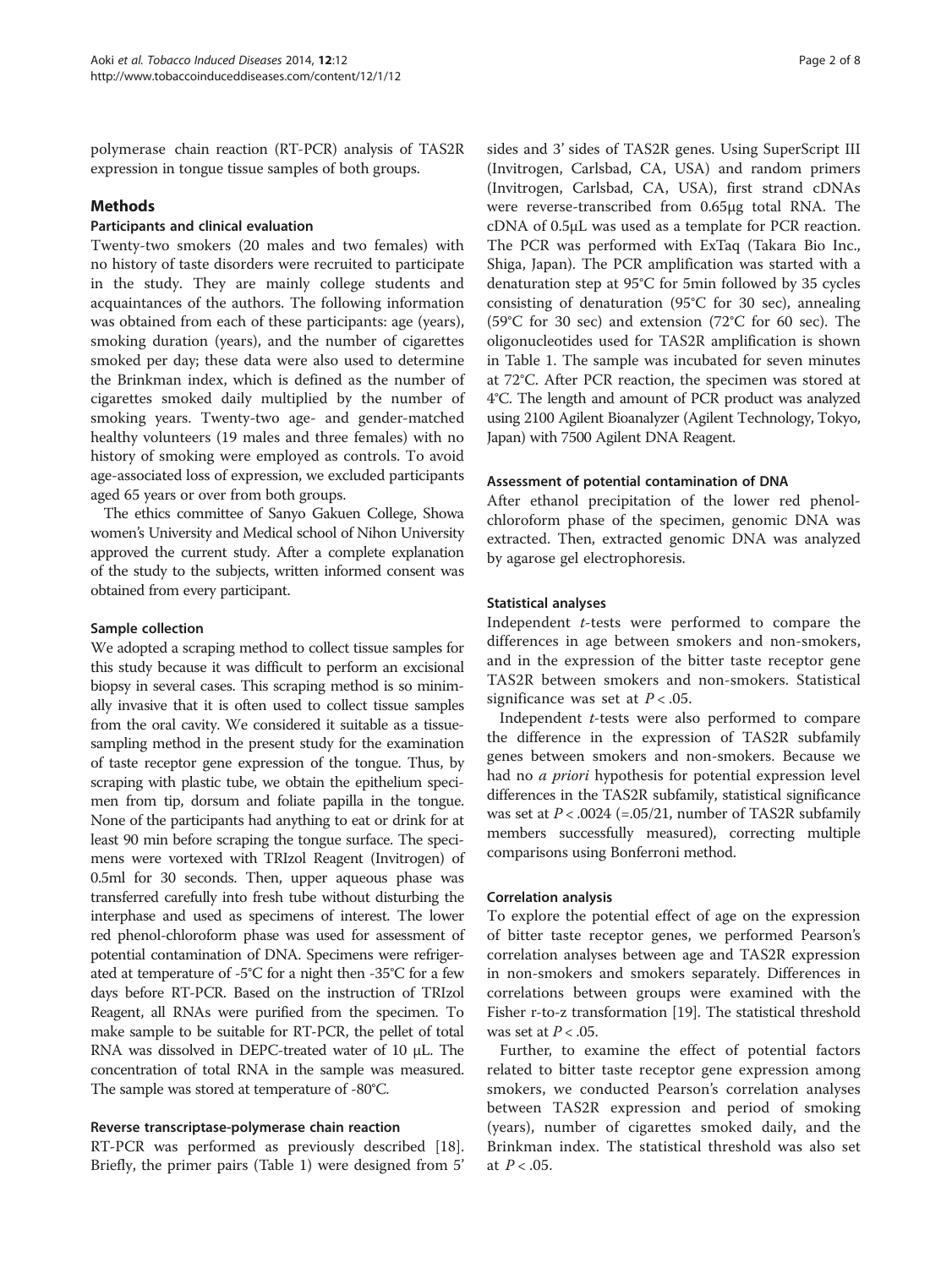# <span id="page-2-0"></span>Table 1 List of the sequences of the oligonucleotides used for TAS2R amplification

| TAS2R   | <b>Accession number</b> | Primer name      | Primer                             | <b>Product length</b> |
|---------|-------------------------|------------------|------------------------------------|-----------------------|
| TAS2R1  | NM 019599               | TAS2R1/F         | atg cta gag tct cac ctc att atc    | 900 bp                |
|         |                         | TAS2R1/R         | tca ctg aca gca ctt act gtg gag g  |                       |
| TAS2R3  | NM_016943               | TAS2R3/F         | atg atg gga ctc acc gag ggg g      | 951 bp                |
|         |                         | TAS2R3/R         | cta aga gaa aat ggg tcc ctt gg     |                       |
| TAS2R4  | NM_016944               | TAS2R4/F         | atg ctt cgg tta ttc tat ttc        | 900 bp                |
|         |                         | TAS2R4/R         | cta ttt ttt gaa aca aag aat c      |                       |
| TAS2R5  | NM_018980               | TAS2R5/F         | atg ctg agc gct ggc cta gga ctg    | 900 bp                |
|         |                         | TAS2R5/R         | tca tgg gcc cca gca tct ccg agc    |                       |
| TAS2R7  | NM_023919               | TAS2R7/F         | atg gca gat aaa gtg cag act ac     | 957 bp                |
|         |                         | TAS2R7/R         | tca gat ttg ttt atg ttg ttg ga     |                       |
| TAS2R8  | NM_023918               | TAS2R8/F         | atg ttc agt cct gca gat aac        | 930 bp                |
|         |                         | TAS2R8/R         | tca tat cat gca ggc aat ttt tc     |                       |
| TAS2R9  | NM_023917               | TAS2R9/F         | atg cca agt gca ata gag gc         | 939 bp                |
|         |                         | TAS2R9/R         | cta tgg aac aaa agg ctt tc         |                       |
| TAS2R10 | NM_023921               | TAS2R10/F        | atg cta cgt gta gtg gaa ggc        | 924 bp                |
|         |                         | TAS2R10/R        | cta tgt gac tct gag att ttt cc     |                       |
| TAS2R13 | NM_023920               | TAS2R13/F        | atg gaa agt gcc ctg ccg ag         | 912 bp                |
|         |                         | TAS2R13/R        | tca tcg ttt agc cca tac c          |                       |
| TAS2R14 | NM_023922               | TAS2R14/F        | atg ggt ggt gtc ata aag ag         | 954 bp                |
|         |                         | TAS2R14/R        | tca aga tga ttc tct aaa ttc        |                       |
| TAS2R16 | NM_016945               | TAS2R16/F        | atg ata ccc atc caa ctc ac         | 876 bp                |
|         |                         | TAS2R16/R        | cta gca ctt tcc ctt                |                       |
| TAS2R19 | NM_176888               | TAS2R19/F        | atg atg tgt ttt ctg ctc atc        | 900 bp                |
|         |                         | TAS2R19/R        | tca gcg tgt cat ctg cca caa a      |                       |
| TAS2R20 | NM176889                | TAS2R20/F        | atg atg agt ttt cta cac att g      | 930 bp                |
|         |                         | TAS2R20/R        | cta tgg agt tga ctg gtt ctg tcc    |                       |
| TAS2R30 | NM_001097643            | TAS2R30/F        | atg ata act ttt ctg ccc atc a      | 960 bp                |
|         |                         | TAS2R30/R        | cta gaa gac aca caa tgc ccc tc     |                       |
| TAS2R31 | NM176885                | TAS2R31/F        | atg aca act ttt ata ccc atc        | 930 bp                |
|         |                         | <b>TAS2R31/R</b> | cta tgg aga tga agg ctt ctc tcc    |                       |
| TAS2R38 | NM_176817               | TAS2R38/F        | atg ttg act cta act cgc atc        | 1002 bp               |
|         |                         | TAS2R38/R        | tca gca cag tgt ccg gga atc t      |                       |
| TAS2R39 | NM_176881               | TAS2R39/F        | atg cta ggg aga tgt ttt cct cc     | 1017 bp               |
|         |                         | TAS2R39/R        | tca cag agt cca ctc ttt tgg gt     |                       |
| TAS2R40 | NM_176882               | TAS2R40/F        | atg gca acg gtg aac aca gat g      | 972 bp                |
|         |                         | TAS2R40/R        | tca cag agt ctg ccc ttt tag gt     |                       |
| TAS2R42 | NM_191429               | TAS2R42/F        | atg gcc acc gaa ttg gac            | 945 bp                |
|         |                         | <b>TAS2R42/R</b> | cta caa agg taa agg gtt tgg tg     |                       |
| TAS2R43 | NM176884                | TAS2R43/F        | atg ata act ttt cta ccc atc        | 930 bp                |
|         |                         | TAS2R43/R        | cta tgg aga tga agt ctt ctc tcc    |                       |
| TAS2R45 | NM_176886               | TAS2R45/F        | atg ata act ttt ctg ccc atc        | 900 bp                |
|         |                         | TAS2R45/R        | tca gta cct cat ttg cca caa aac tg |                       |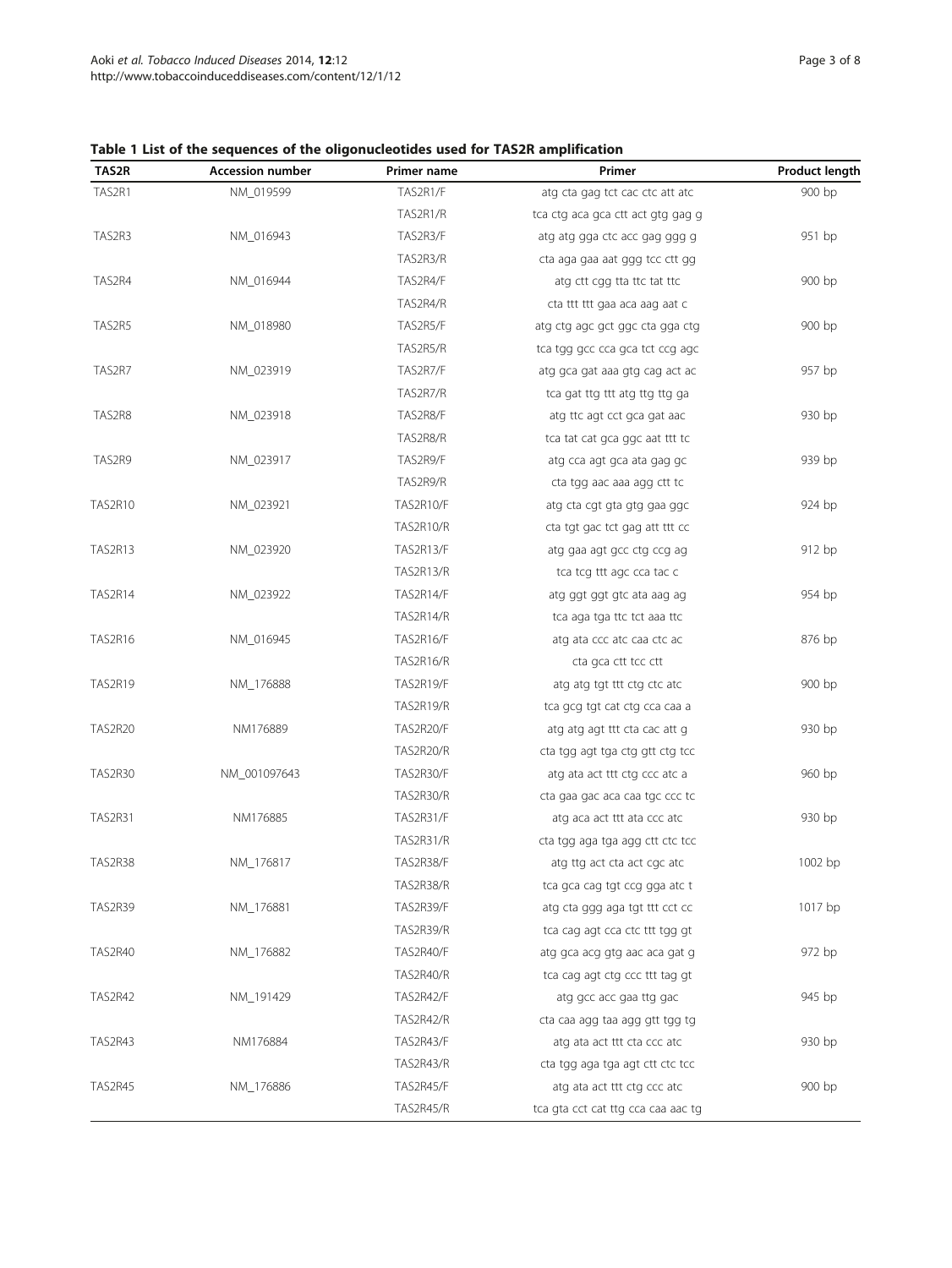# Results

# Demographic characteristics

There was no significant difference in the age of the participants between the smokers and non-smokers  $(46.0 \pm 11.4 \text{ years}$  (mean  $\pm$  SD; range, 23–65) and 41.5  $\pm$ 15.8 years (mean  $\pm$  SD; range, 23–65), respectively;  $P = .290$ ) (Table 2). The mean duration of smoking was  $24.3 \pm 9.7$ years (mean  $\pm$  SD), and an average of  $17.4 \pm 7.0$  cigarettes were smoked daily (mean  $\pm$  SD). Consequently, the mean Brinkman index was  $430.0 \pm 246.7$  (mean  $\pm$  SD) in smokers (Table 2).

#### Assessment of potential contamination of DNA

As shown in Figure 1, genomic DNAs were fragmented into less than 200bp.

# Comparison of TAS2R expression between smokers and non-smokers

The mean expression of TAS2R in smokers and nonsmokers was 2.09 and 11.36, respectively. This difference was statistically significant, with smokers having a significantly lower TAS2R expression compared with non-smokers ( $t = 6.525$ ,  $P < .0001$ , Table [3\)](#page-4-0).

#### Comparison of TAS2R subfamily expression

Independent t-tests revealed that the expression of five members of the TAS2R subfamily was significantly lower among smokers compared with non-smokers. These members are: TAS2R7 ( $t = 3.928$ ,  $P = .0003$ ,  $.64 \pm .49$  vs. .09  $\pm$  .43, mean  $\pm$  SD, non-smokers v. smokers), TAS2R9  $(t = 3.391, P = .0011, .82 \pm .39 \text{ vs. } .32 \pm .57, \text{ mean } \pm \text{ SD},$ non-smokers v. smokers), TAS2R30  $(t = 7.483, P < .0001,$ .73  $\pm$  .46 vs. 0  $\pm$  0, mean  $\pm$  SD, non-smokers v. smokers), TAS2R38  $(t = 5.508, P < .0001, .59 \pm .50 \text{ vs. } 0 \pm 0,$ mean ± SD, non-smokers v. smokers), and TAS2R45  $(t = 4.583, P < .0001, .50 \pm .51$  vs.  $0 \pm 0$ , mean  $\pm$  SD, non-smokers v. smokers) (Table 2). Although it did not reach significance, the mean expression of TAS2R4 was higher among smokers  $(.32 \pm .48, \text{ mean } \pm \text{ SD})$  than non-smokers  $(.36 \pm .73, \text{ mean } \pm \text{ SD})$   $(P = .108; \text{ Table } 2)$ .

| Table 2 Demographic characteristics of participants |  |  |  |
|-----------------------------------------------------|--|--|--|
|-----------------------------------------------------|--|--|--|

| Variable                             | Smoker<br>Non-smoker<br>$(n = 22)$<br>$(n = 22)$ |      |      | t-test |         |         |
|--------------------------------------|--------------------------------------------------|------|------|--------|---------|---------|
|                                      | Mean                                             | SD   | Mean | SD     | t-value | P-value |
| Age (years)                          | 41.5                                             | 15.8 | 46.0 | 11.4   | 1.1     | .290    |
| Duration of smoking<br>(years)       | ΝA                                               | NА   | 24.3 | 9.7    | ΝA      | ΝA      |
| Number of cigarettes<br>smoked daily | ΝA                                               | NА   | 17.4 | 7.0    | ΝA      | ΝA      |
| Brinkman index                       | <b>NA</b>                                        | NА   | 430  | 246.7  | NА      | ΝA      |

Abbreviations: NA, not applicable; SD, standard deviation.



Figure 1 Genomic DNA fragmentation by a homogenate. The genomic DNA isolated from the lower phase of the TRIzol Reagent treated specimen was observed only in 200 bp or less (indicated by "\*"), suggesting that genetic DNAs were fragmented into small fraction during the process of homogenate and there is no genomic DNAs that are large enough to express TAS2R in the upper phase.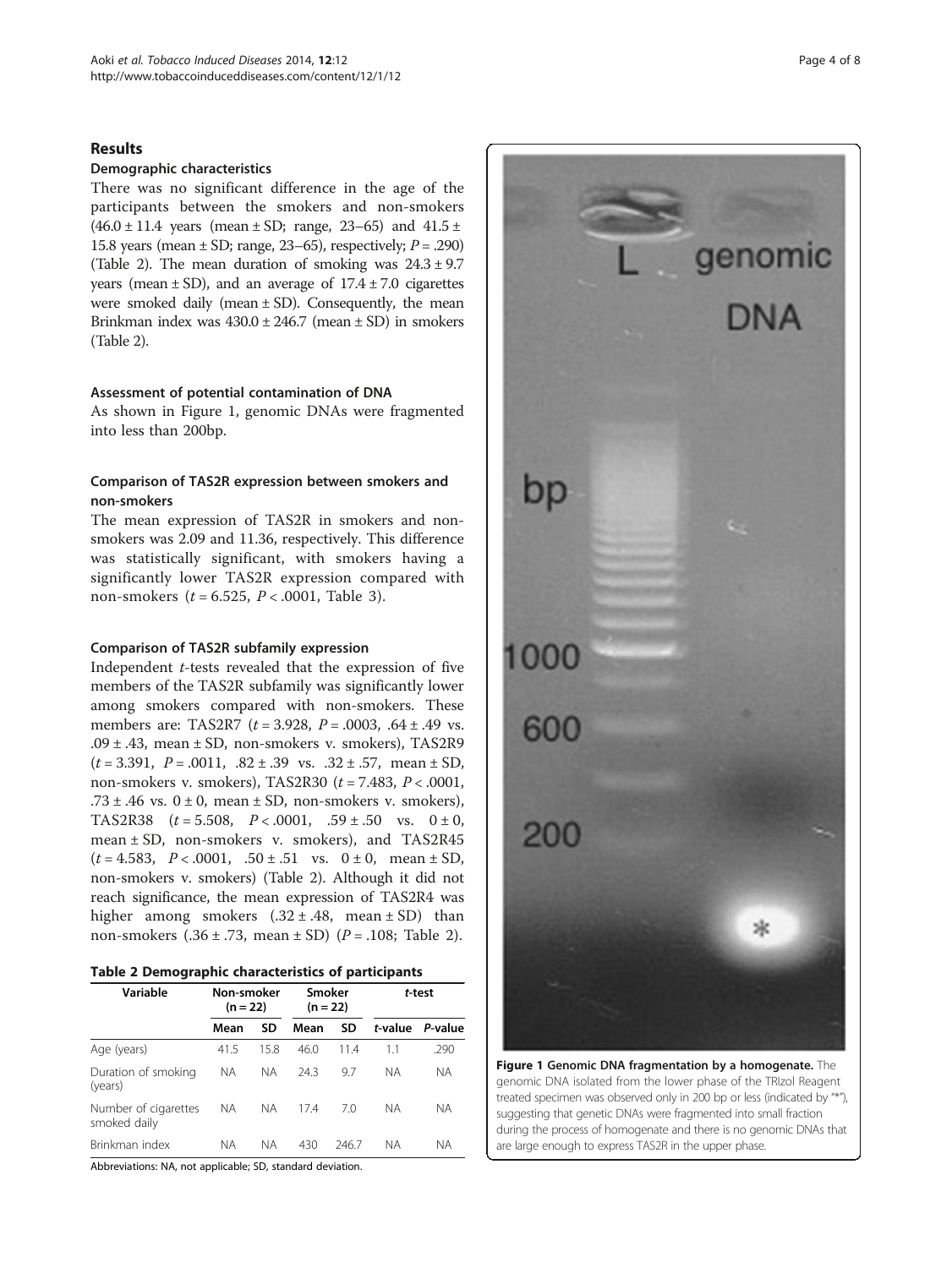| Variable                   | Non-smoker ( $n = 22$ ) |      | Smoker ( $n = 22$ ) |                | Independent t-tests |    |            |
|----------------------------|-------------------------|------|---------------------|----------------|---------------------|----|------------|
|                            | Mean                    | SD   | Mean                | SD             | t-value             | df | P-value    |
| Total TAS2R expression     | 11.36                   | 6.04 | 2.09                | 2.81           | 6.525               | 42 | $< .0001*$ |
| TAS2R subfamily expression |                         |      |                     |                |                     |    |            |
| TAS2R1                     | .55                     | .51  | .18                 | .59            | 2.191               | 42 | .0341      |
| TAS2R3                     | .68                     | .48  | .45                 | .67            | 1.295               | 42 | .2024      |
| TAS2R4                     | .32                     | .48  | .36                 | .73            | .25                 | 42 | .8074      |
| TAS2R5                     | .36                     | .49  | .27                 | .70            | .50                 | 42 | .6217      |
| TAS2R7                     | .64                     | .49  | .09                 | .43            | 3.928               | 42 | $.0003*$   |
| TAS2R8                     | .82                     | .39  | .55                 | .67            | 1.643               | 42 | .1078      |
| TAS2R9                     | .82                     | .39  | .32                 | .57            | 3.391               | 42 | $.0011*$   |
| <b>TAS2R10</b>             | .77                     | .43  | .36                 | .58            | 2.657               | 42 | .0111      |
| TAS2R13                    | .45                     | .51  | .18                 | .59            | 1.643               | 42 | .1078      |
| TAS2R14                    | .36                     | .49  | .32                 | .57            | .28                 | 42 | .7781      |
| TAS2R16                    | .64                     | .49  | .27                 | .46            | 2.542               | 42 | .0148      |
| <b>TAS2R19</b>             | .59                     | .50  | .14                 | .47            | 3.104               | 42 | .0034      |
| <b>TAS2R20</b>             | .27                     | .46  | $\mathsf{O}\xspace$ | $\mathbf{0}$   | 2.806               | 42 | .0076      |
| <b>TAS2R30</b>             | .73                     | .46  | $\overline{0}$      | $\overline{0}$ | 7.483               | 42 | $< .0001*$ |
| <b>TAS2R31</b>             | .27                     | .46  | $\mathsf{O}\xspace$ | $\mathbf 0$    | 2.806               | 42 | .0076      |
| TAS2R38                    | .59                     | .50  | $\circ$             | $\mathbf{0}$   | 5.508               | 42 | $< .0001*$ |
| <b>TAS2R39</b>             | .55                     | .51  | .18                 | .50            | 2.386               | 42 | .0216      |
| <b>TAS2R40</b>             | .64                     | .49  | .36                 | .73            | 1.457               | 42 | .1525      |
| <b>TAS2R42</b>             | .23                     | .43  | 0                   | $\circ$        | 2.485               | 42 | .0170      |
| TAS2R43                    | .41                     | .50  | .14                 | .47            | 1.862               | 42 | .0696      |
| TAS2R45                    | .50                     | .51  | $\mathbf 0$         | $\mathbf 0$    | 4.583               | 42 | $< .0001*$ |

<span id="page-4-0"></span>Table 3 Mean age and expression of TAS2R and its subfamily

\*significant after Bonferroni correction.

#### Correlation analyses

Age was significantly positively correlated with the expression of TAS2R in the non-smoker group  $(r = .642, ...)$  $P = .001$ ) but not in the smoker group ( $r = .124$ ,  $P = .584$ ) (Figure [2a](#page-5-0)). Fisher's r-to-z transformation revealed a significant difference in the correlations between the smokers and non-smokers  $(Z = 1.96, P = .0496)$ , indicating that the age–expression of bitter taste receptor relationship in smokers was significantly different from that of non-smokers (Figure [2](#page-5-0)a).

Pearson's correlation analyses found no significant association between TAS2R expression and duration of smoking  $(r=.217, P=.331)$  (Figure [2b](#page-5-0)), number of cigarettes smoked daily  $(r = -.105, P = .641)$  (Figure [2c](#page-5-0)), or the Brinkman index  $(r=.104, P=.645)$  (Figure [2c](#page-5-0)).

## **Discussion**

In the current study, we detected a significantly lower expression of TAS2R in smokers compared with age- and gender-matched non-smokers. Sub-analyses also demonstrated that bitter taste receptor gene expression was significantly lower in five of the 21 receptors

studied, TAS2R7, 9, 30 38, and 45. Although we did not investigate whether the current smokers have impaired taste, our results strongly suggest that the well-documented disturbance of taste seen in smokers derives from the lower-than-normal expression of TAS2R caused by smoking [\[8](#page-6-0)-[11\]](#page-6-0). There are several potential substances that may affect the expression of TAS2R, the most potentially relevant of which is nicotine [[20\]](#page-7-0). Indeed, previous studies have reported that nicotine decreased the expression of several genes [\[21,22](#page-7-0)]. Moreover, nicotine is known to induce the development of various cancers by causing DNA damage [[23](#page-7-0)].

We also demonstrated that age-related changes in the expression of bitter taste receptors in smokers were significantly different from those in non-smokers, which is indicative of the potential accumulative effects of smoking. Although the association between age and the expression of bitter taste receptors is controversial and the relationship may not be consistent [[24\]](#page-7-0), it was reported to be greatly influenced by various environmental factors [[25](#page-7-0)]. For instance, we previously reported that bitter taste receptor expression was influenced by exposure to a wide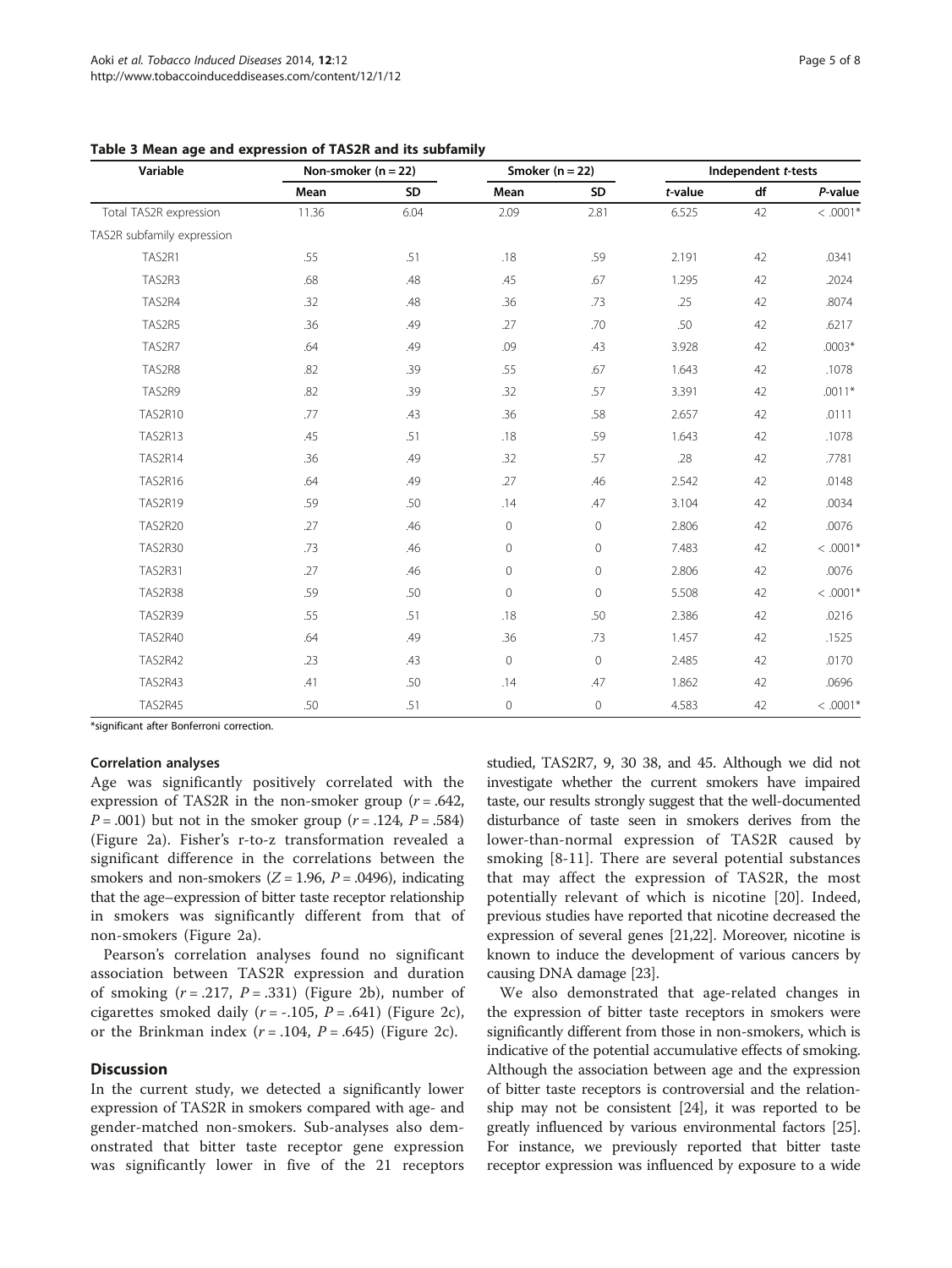<span id="page-5-0"></span>

variety of foods; in other words the more food types people experience, the greater their expression of bitter taste receptors (presented at  $15<sup>th</sup>$  International Symposium on Olfaction and Taste at San Francisco). In the present study, we only included participants under 65 years of age. Thus, although additional factors might affect the relationship between age and bitter taste receptor expression, our results suggests that cigarette smoking impairs the acquisition of bitter taste receptors that occurs with aging and exposure to more tastes.

We observed no significant association between bitter taste receptor expression and smoking history, such as its duration and the number of cigarettes smoked daily. A possible explanation for this is that the expression of bitter taste receptors is so sensitive to environmental factors that it is conceivable that the expression would decrease to zero very quickly [[25](#page-7-0)].

The current investigation has a number of methodological limitations. First, although we enlisted an age- and gender-matched non-smoker comparison group, several potential confounding factors were not considered that may affect TAS2R expression, such as genetic variability. Second, although this control group had no history of smoking, the potential effect of secondhand smoke was not investigated. However, unlike smoking, secondhand smoke does not enter the oral cavity, so its effect on TAS2R expression is potentially limited. Moreover, we mainly recruited adult males as the control group, and the Japanese Ministry of Health, Labour and Welfare reported that the prevalence of smoking among females is very low if their husbands do not smoke. Thus, although this should have been confirmed directly by questionnaire, the likelihood of exposure to secondhand smoke in our control group was low. Third, we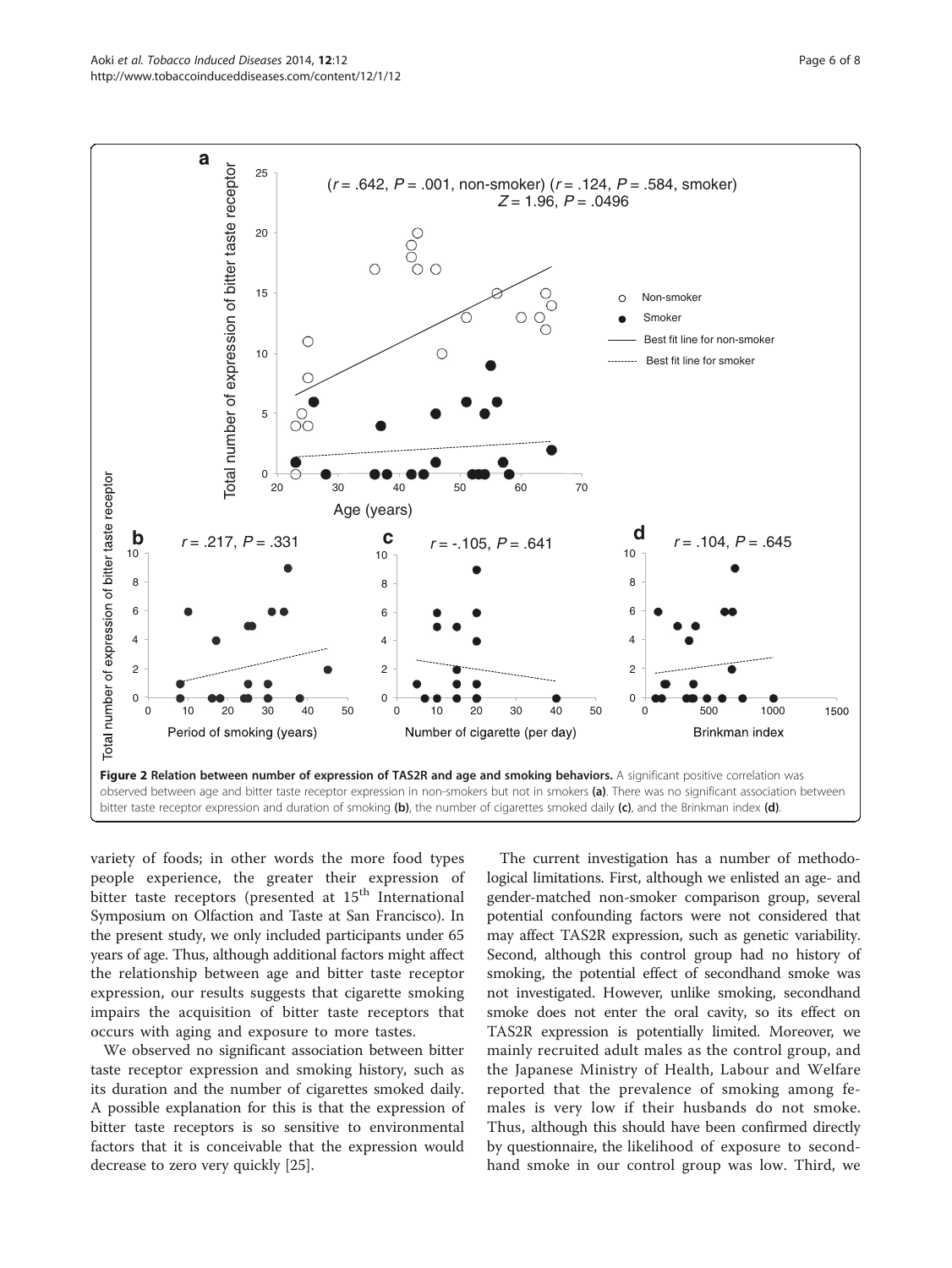<span id="page-6-0"></span>did not investigate the mechanism by which cigarette smoke affects TAS2R expression, but it is assumed that there is a biochemical pathway that nicotine interferes with that decreases TAS2R expression. Fourth, although we have collected samples from the foliate papillae of the lateral portion of the tongue which is assumed to express bitter taste receptor well, and adopted standard method of the RT-PCR, no controls for presence of taste bud material for the RT-PCR experiments were performed. As it is state-of-the-art to perform and show control reaction such as samples amplified from not incubated with reverse transcription, further studies that adopted such method to improve the quality and reliability of the data are expected. Fifth, although we have shown that the lower phase of the TRIzol Reagent treated specimen included only genomic DNA fragments whose sizes are less than 200bp, suggesting that genomic DNA was fragmented into small factions by a process of homogenate we have not conducted enzymatic treatment of DNA degrading. Thus, there still remains possibility that the result of the present study is influenced by genomic DNA contamination. Sixth, although experimenter tried to obtain samples from tongue in the same manner in every participant, it may be rational criticism that the tongues of smokers and non-smokers are different in tissue. Concretely, it may be possible that the epithelium may be more keratinized in smokers than non-smokers, provoking the possibility that the difference in TAS2R expression between smokers and non-smokers derives from the difference in degree of keratinization rather than expression of the receptors. Similarly, the relation between smoking history and number of TAS2R expression may possibly reflect the effect of cigarette on lingual epithelium over years, rather than the mechanism we have assumed in the section of discussion. Further, although there was aging effect of number of expression of TAS2R among non-smoker between age of 20 and 65, it should be noted that such kind of aging effect may not continue after age of 65.

There remain some unanswered questions. For example, we were unable to examine the temporal relationship between smoking and TAS2R expression. It would be interesting to determine which receptor decreases its expression after the beginning of smoking. Additionally, it is not clear whether TAS2R expression recovers after smoking abstinence. Future research should investigate these areas.

### **Conclusions**

The current study demonstrated a significantly lower expression of the bitter taste receptor gene TAS2R in individuals who smoke cigarettes compared with non-smokers. Further, cigarette smoking may impede the acquisition of bitter taste receptors that occurs with experience.

#### Abbreviations

GPCR: G-protein-coupled receptor; RT-PCR: Reverse transcriptase-polymerase chain reaction; TAS2R: Taste 2 receptor; TRC: Taste receptor cells.

#### Competing interests

The authors declare that they have no competing interests.

#### Authors' contribution

MA designed the study. TT and TK performed experiments. MA recruited participants. MA analyzed data and wrote the paper. TK and NS also took part in writing the paper. All authors read and approved the final manuscript.

#### Author details

<sup>1</sup>Department of food and nutrition, Sanyo Gakuen College, 1-14-1 Hirai Naka-ward, Okayama 703-8501, Japan. <sup>2</sup> Department of nutrition and health promotion, Showa Women's University, Tokyo, Japan. <sup>3</sup>School of Medicine, Nihon University, Tokyo, Japan. <sup>4</sup> Department of Dentistry and Oral Surgery, Nihon University, Tokyo, Japan. <sup>5</sup> Department of Medicine, Kochi University Kochi, Japan.

#### Received: 3 June 2014 Accepted: 22 July 2014 Published: 15 August 2014

#### References

- 1. Spangler JG: Smoking and hormone-related disorders. Prim Care 1999, 26:499–511.
- 2. Cao S, Yin X, Wang Y, Zhou H, Song F, Lu Z: Smoking and risk of erectile dysfunction: systematic review of observational studies with meta-analysis. PLoS One 2013, 8:e60443.
- 3. Spechler SJ: Barrett esophagus and risk of esophageal cancer: a clinical review. JAMA 2013, 310:627–636.
- 4. Scott DL, Wolfe F, Huizinga TWJ: Rheumatoid arthritis. Lancet 2010, 376:1094–1108.
- 5. Gardener S, Gu Y, Rainey-Smith SR, Keogh JB, Clifton PM, Mathieson SL, Taddei K, Mondal A, Ward VK, Scarmeas N, Barnes M, Ellis KA, Head R, Masters CL, Ames D, Macaulay SL, Rowe CC, Szoeke C, Martins RN, AIBL Research Group: Adherence to a Mediterranean diet and Alzheimer's disease risk in an Australian population. Transl Psychiatry 2012, 2:e164.
- 6. Xue WQ, Qin HD, Ruan HL, Shugart YY, Jia WH: Quantitative association of tobacco smoking with the risk of nasopharyngeal carcinoma: a comprehensive meta-analysis of studies conducted between 1979 and 2011. Am J Epidemiol 2013, 178:325–338.
- 7. Fowkes F, Rudan D, Rudan I, Aboyans V, Denenberg J, McDermott M, Norman P, Sampson U, Williams L, Mensah G, Criqui M: Comparison of global estimates of prevalence and risk factors for peripheral artery disease in 2000 and 2010: a systematic review and analysis. Lancet 2013, 382:1329–1340.
- 8. Gromysz-Kałkowska K, Wójcik K, Szubartowska E, Unkiewicz-Winiarczyk A: Taste perception of cigarette smokers. Ann Univ Mariae Curie Sklodowska Med 2002, 57:143–154.
- 9. Raffaelli R, Baldinetti A, Somma F, Rumi G, Tiberi F: Variations in the taste function of smokers. Minerva Somatol 1989, 38:1253–1256.
- 10. Szejtli J, Szente L: Elimination of bitter, disgusting tastes of drugs and foods by cyclodextrins. Eur J Pharm Biopharm 2005, 61:115–125.
- 11. Mela D: Gustatory function and dietary habits in users and nonusers of smokeless tobacco. Am J CLin Nutr 1989, 49:482-489.
- 12. Enoch M, Harris C, Goldman D: Does a reduced sensitivity to bitter taste increase the risk of becoming nicotine addicted? Addict Behav 2001, 25:399–404.
- 13. Cannon D, Baker T, Piper M, Scholand M, Lawrence D, Drayna D, McMahon W, Villegas G, Caton T, Coon H, MF L: Associations between phenylthiocarbamide gene polymorphisms and cigarette smoking. Nicotine Tob Res 2005, 7:853–858.
- 14. Snedecor S, Pomerleau C, Mehringer A, Ninowski R, Pomerleau O: Differences in smoking-related variables based on phenylthiocarbamide "taster" status. Addict Behav 2006, 31:2309–2312.
- 15. Maehashi K, Huang L: Bitter peptides and bitter taste receptors. Cell Mol Life Sci 2009, 66:1661–1671.
- 16. Brockhoff A, Behrens M, Niv MY, Meyerhof W: Structural requirements of bitter taste receptor activation. Proc Natl Acad Sci U S A 2010, 107:11110-5.